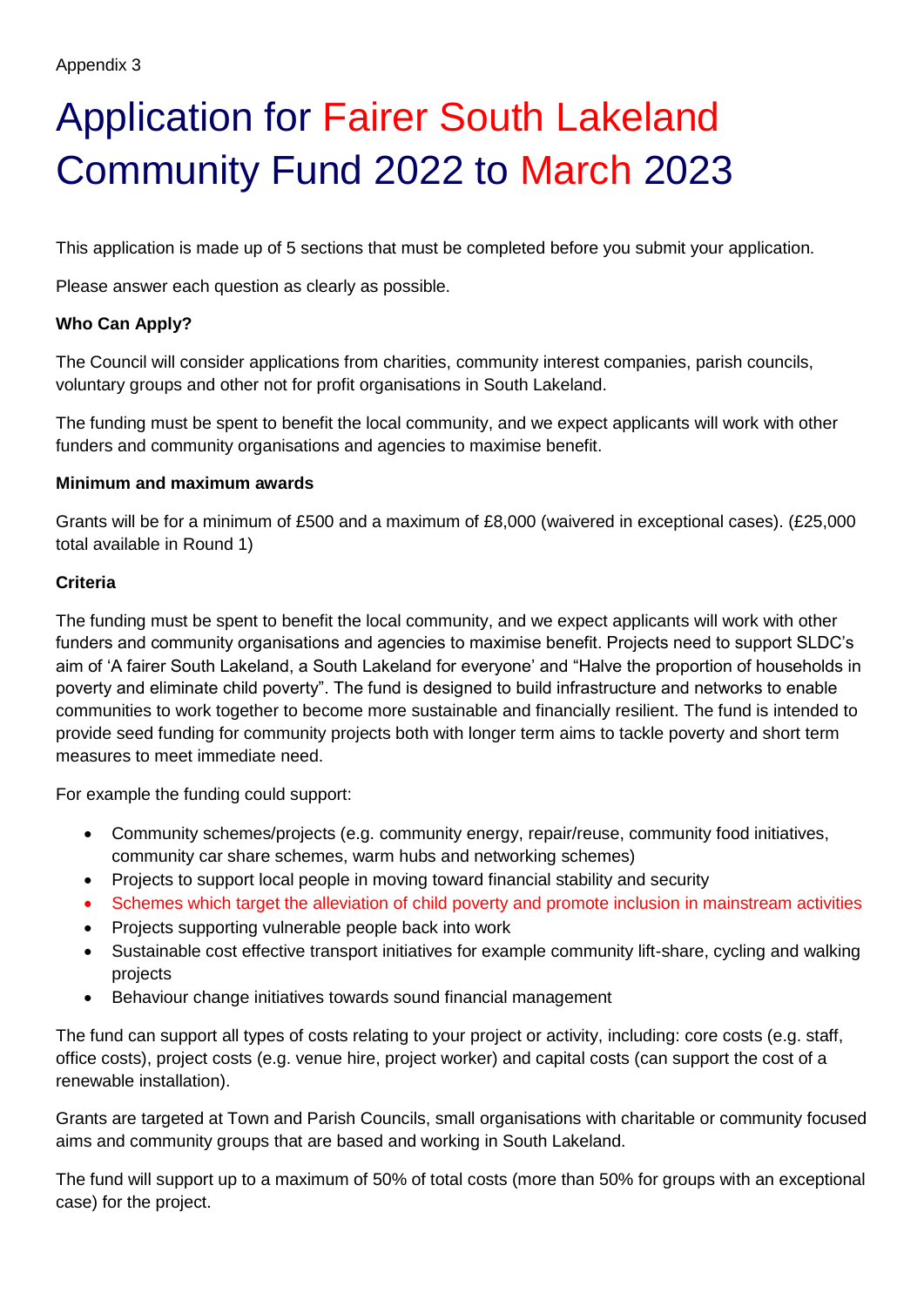#### Appendix 3 **We will not fund:**

- 100% of your project (unless an exceptional case and at discretion of portfolio holder )
- Funding of general running costs of your organisation
- Activities that fail to show how impact on alleviating poverty will be measured
- Projects not benefiting people living in South Lakeland
- Direct replacement of statutory obligation and public funding
- Groups that cannot justify having significant unrestricted reserves e.g. where a Group has £10k or more in unrestricted reserves
- Private members' sports/social clubs
- National charities/organisations

Applications can be submitted at any time. If you have any further questions please contact us at: [communitygrants@southlakeland.gov.uk](mailto:communitygrants@southlakeland.gov.uk)

### Section 1: Contact details

**This section asks for the contact details of the applicant.** 

| 1.1 | Name of main contact  | Click here to enter text. |
|-----|-----------------------|---------------------------|
| 1.2 | <b>Email address</b>  | Click here to enter text. |
| 1.3 | <b>Contact Number</b> | Click here to enter text. |

### Section 2: Your community group/ organisation

#### **This section asks for the details of your organisation.**

| 2.1 | Name of your<br>community group or<br>organisation | Click here to enter text. |
|-----|----------------------------------------------------|---------------------------|
|     | <b>Community group/</b><br>organisation address    | Click here to enter text. |
| 2.2 | including post code                                | Click here to enter text. |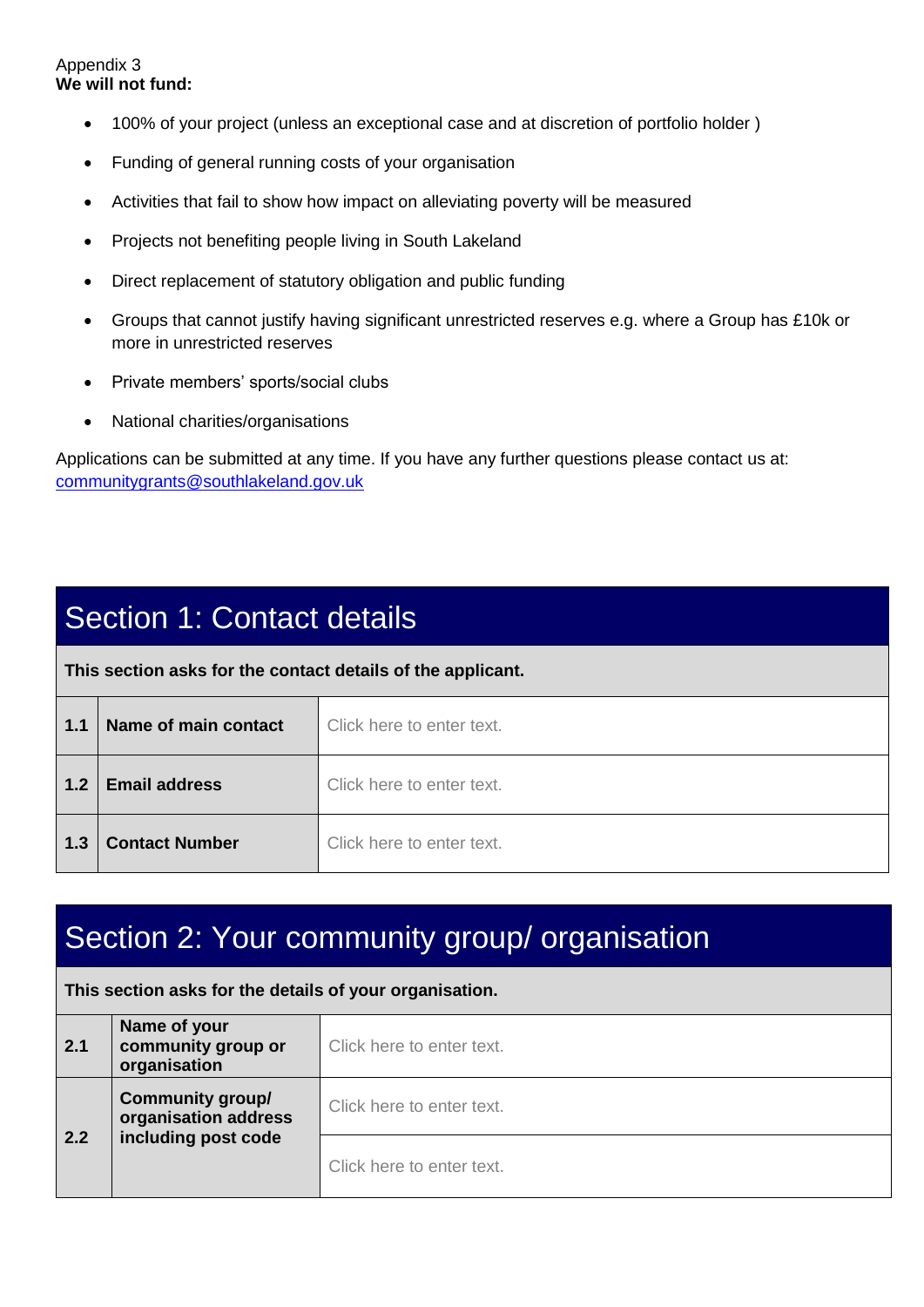Appendix 3

|       |                                                                                      | Click here to enter text.                                                                                                                                           |  |
|-------|--------------------------------------------------------------------------------------|---------------------------------------------------------------------------------------------------------------------------------------------------------------------|--|
| 2.3   | <b>Type of community</b><br>group/ organisation                                      | Choose an item.                                                                                                                                                     |  |
|       |                                                                                      | If you selected Parish Council as your organisation type please skip forward to Question 2.4                                                                        |  |
| 2.3.1 | <b>Charity registration</b><br>number (if applicable)                                | Click here to enter text.                                                                                                                                           |  |
| 2.3.2 | What does your<br>community group/<br>organisation do?<br>(50 words maximum)         | Click here to enter text.                                                                                                                                           |  |
| 2.3.3 | How much is the yearly<br>membership fee? (if<br>applicable)                         | Click here to enter text.                                                                                                                                           |  |
| 2.3.4 |                                                                                      | Please attach the governance documents of your organisation to this application<br>form (e.g. constitution, terms of reference, or proof of a formalised structure) |  |
| 2.4   | Is your community<br>group/ organisation the<br>accountable body for<br>the project? | Choose an item.                                                                                                                                                     |  |
| 2.4.1 | If no, who is the<br>accountable body for<br>the project?                            | Click here to enter text.                                                                                                                                           |  |

## Section 3: Your Project

**This section asks for all of the important information about your project.**

| 3.1 | <b>Project Title</b><br>(15 words maximum)                                                                                         | Click here to enter text. |
|-----|------------------------------------------------------------------------------------------------------------------------------------|---------------------------|
| 3.2 | <b>Amount of Fairer South</b><br><b>Lakeland Fund applied</b><br>for                                                               | Click here to enter text. |
| 3.3 | What is the full cost of<br>your project?                                                                                          | Click here to enter text. |
| 3.4 | Why is this project<br>needed?                                                                                                     | Click here to enter text. |
| 3.5 | What outputs would<br>your project seek to<br>deliver? (Details on<br>expected numbers of<br>individuals/<br>households supported) | Click here to enter text. |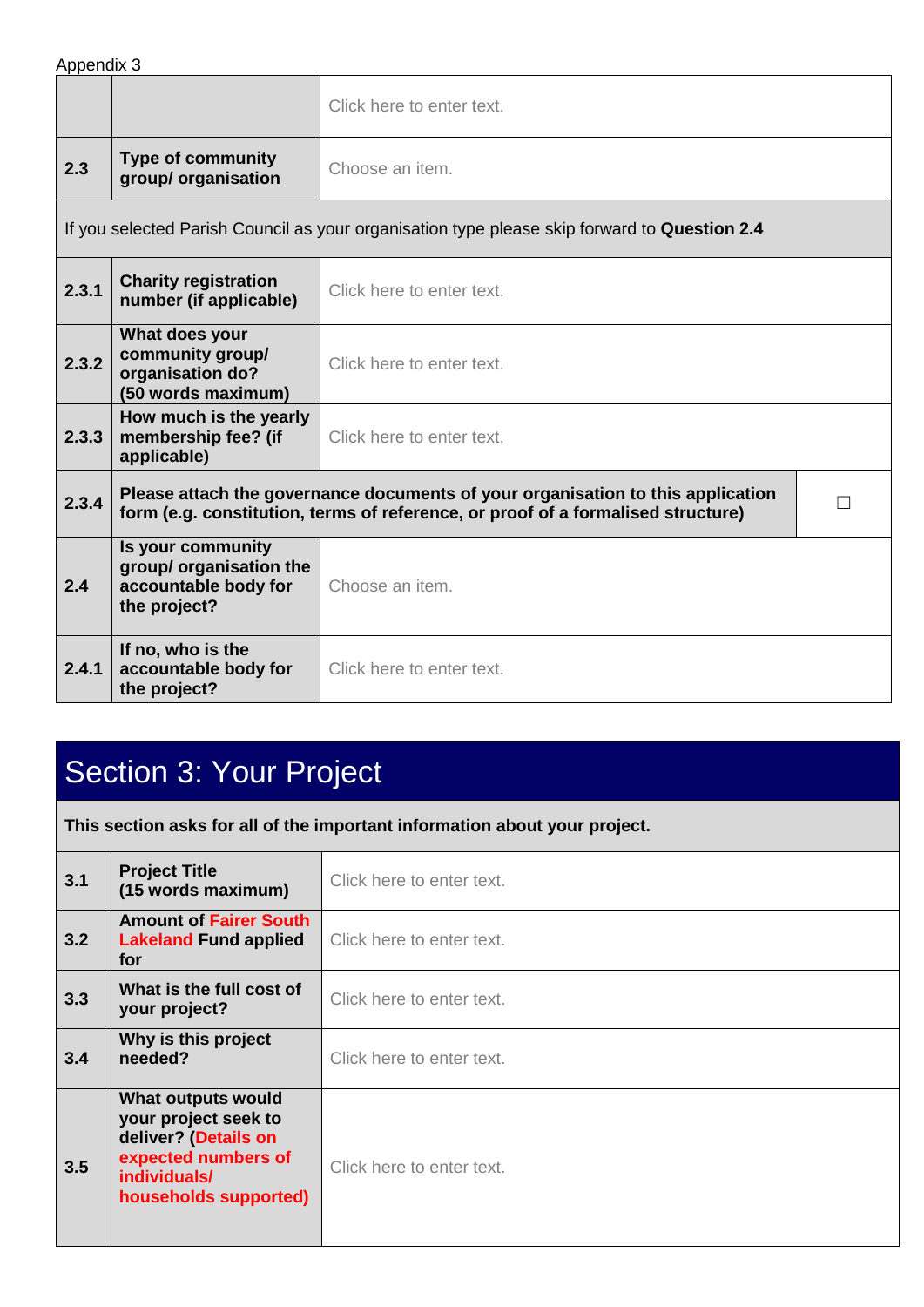| 3.6  | <b>How would these</b><br><b>Project outputs be</b><br>measured?                                                                                                                                                                              |                              |                              |                               |                   |
|------|-----------------------------------------------------------------------------------------------------------------------------------------------------------------------------------------------------------------------------------------------|------------------------------|------------------------------|-------------------------------|-------------------|
| 3.7  | If successful, who<br>would deliver your<br>Project and how?                                                                                                                                                                                  |                              |                              |                               |                   |
| 3.8  | If available, please attach a community plan or local survey or other evidence that<br>demonstrates there is a need for your project                                                                                                          |                              |                              |                               | $\vert \ \ \vert$ |
| 3.9  | <b>What alternative</b><br>options have been<br>considered, and why is<br>your project the most<br>appropriate solution?                                                                                                                      | Click here to enter text.    |                              |                               |                   |
| 3.10 | Are there ongoing<br>maintenance costs and<br>how will you cover<br>them?                                                                                                                                                                     | Click here to enter text.    |                              |                               |                   |
| 3.11 | The Council has a target<br>for the District to be<br>carbon neutral by 2037 -<br>Does your project have a<br>plan to minimise carbon<br>emissions?<br>How are you using the<br>waste/energy hierarchy -<br>1) avoid, 2) reduce, 3)<br>reuse? |                              |                              |                               |                   |
|      | What other sources of<br>funding have you<br>applied for, please<br>state if they have been<br>successful                                                                                                                                     | <b>Source of funding</b>     | <b>Amount applied for</b>    | Successful or<br>unsuccessful |                   |
| 3.12 |                                                                                                                                                                                                                                               | Click here to enter<br>text. | Click here to enter<br>text. | Choose an item.               |                   |
|      |                                                                                                                                                                                                                                               | Click here to enter<br>text. | Click here to enter<br>text. | Choose an item.               |                   |
|      |                                                                                                                                                                                                                                               | Click here to enter<br>text. | Click here to enter<br>text. | Choose an item.               |                   |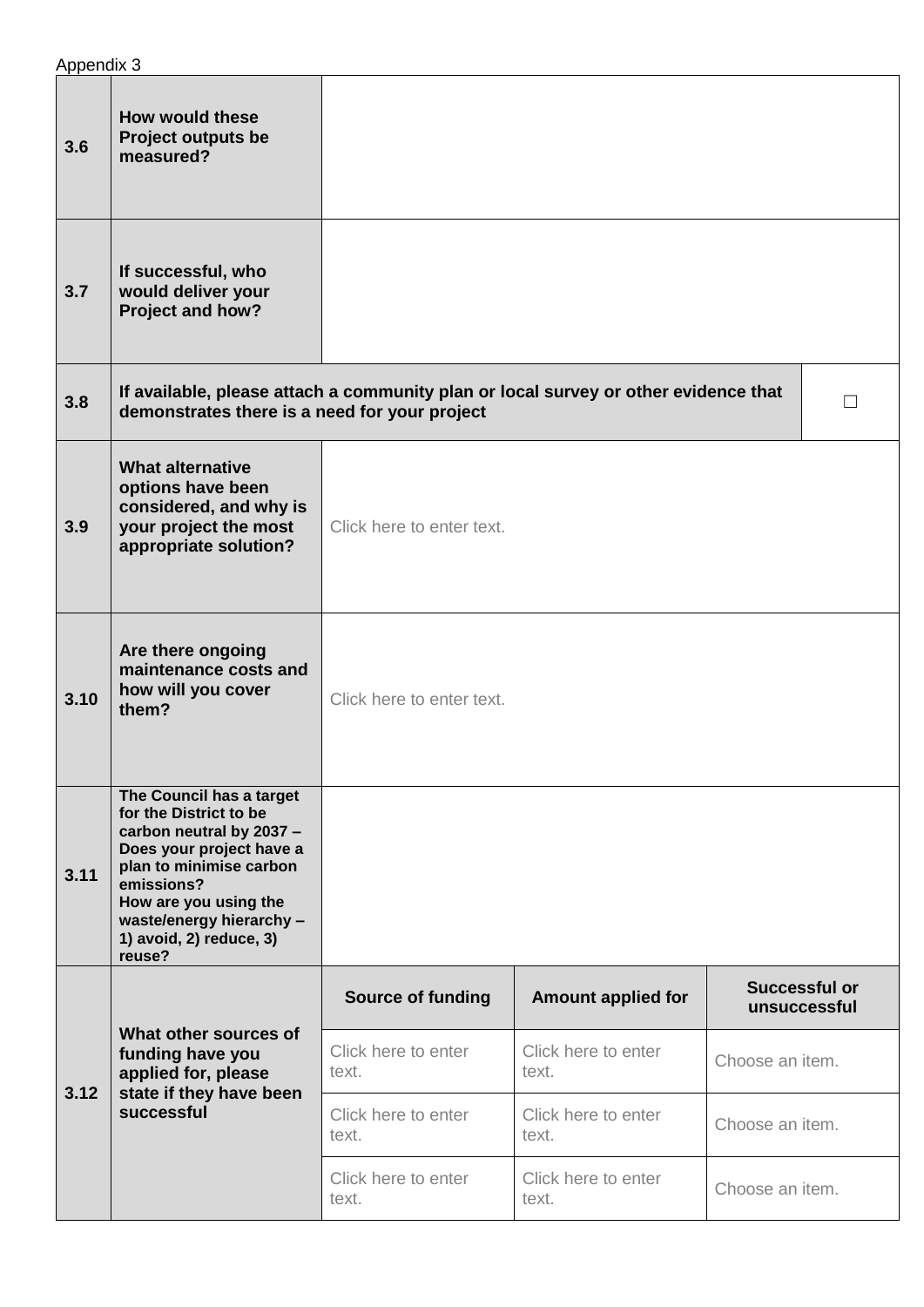Click here to enter text.

### Section 4: Funding criteria

**This section asks for the links between your project and our funding criteria. Please provide supporting information on how your project will meet the criteria.**

| 4.1 | <b>Alleviating</b><br>$\bullet$<br>financial hardship<br>in the community<br><b>Meeting</b><br>$\bullet$<br>immediate<br>community needs<br><b>Halving</b><br>$\bullet$<br>household<br>poverty<br><b>Eliminating Child</b><br>$\bullet$<br><b>Poverty</b><br><b>Building</b><br>$\bullet$<br>infrastructure and<br>networks to<br>enable<br>communities to<br>work together to<br>become more<br>sustainable and<br>financially<br>resilient | Click here to enter text. |
|-----|-----------------------------------------------------------------------------------------------------------------------------------------------------------------------------------------------------------------------------------------------------------------------------------------------------------------------------------------------------------------------------------------------------------------------------------------------|---------------------------|
| 4.2 | Any other links                                                                                                                                                                                                                                                                                                                                                                                                                               |                           |

### Section 5: Project Plan

**If your bid is successful, the information that you provide here will be used in a legal agreement with SLDC.** 

| 5.1 | When will your project<br>start?                    | Click here to enter a date. |
|-----|-----------------------------------------------------|-----------------------------|
| 5.2 | When will your project<br>be completed?             | Click here to enter a date. |
| 5.3 | If awarded, what exactly<br>will the grant pay for? | Click here to enter text.   |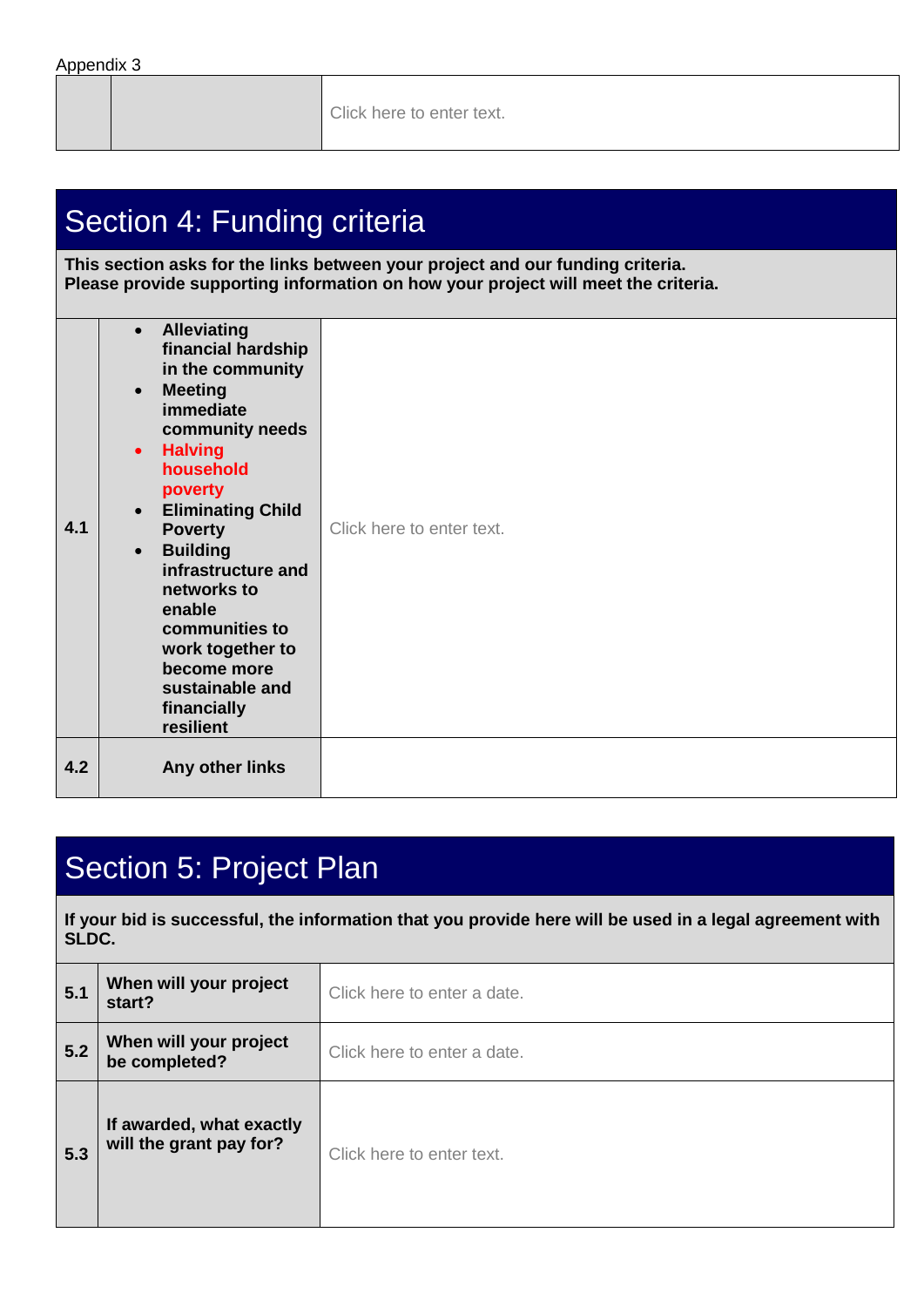| Appendix 3 |  |
|------------|--|
|------------|--|

| 5.4 | What are the key<br>milestones in your<br>project?                                                                                         | <b>Stage or task</b>                                                                                              | Date of<br>completion          |
|-----|--------------------------------------------------------------------------------------------------------------------------------------------|-------------------------------------------------------------------------------------------------------------------|--------------------------------|
|     |                                                                                                                                            | Click here to enter text.                                                                                         | Click here to<br>enter a date. |
|     |                                                                                                                                            | Click here to enter text.                                                                                         | Click here to<br>enter a date. |
|     |                                                                                                                                            | Click here to enter text.                                                                                         | Click here to<br>enter a date. |
|     |                                                                                                                                            | Click here to enter text.                                                                                         |                                |
| 5.5 | How will you<br>demonstrate that your<br>project has been<br>successful? (What usage<br>statistics/ user feedback<br>etc can you provide?) | Click here to enter text.                                                                                         |                                |
|     |                                                                                                                                            | This will be monitored and you will be asked to provide more information<br>after the project has been completed. |                                |

| What safe operating practices are, or will be, in place for your delivery of the Project? e.g. systems of work,<br>training, monitoring, identifying and addressing safeguarding risks for young people or vulnerable adults,<br>etc.                                                                                                                                                                                                     |                    |
|-------------------------------------------------------------------------------------------------------------------------------------------------------------------------------------------------------------------------------------------------------------------------------------------------------------------------------------------------------------------------------------------------------------------------------------------|--------------------|
|                                                                                                                                                                                                                                                                                                                                                                                                                                           |                    |
| Does your organisation have appropriate DBS check in place for employees and volunteers who may be<br>involved in delivery of the Project? Please detail what DBS checks are in place below.                                                                                                                                                                                                                                              |                    |
|                                                                                                                                                                                                                                                                                                                                                                                                                                           |                    |
| Please confirm that all statutory approvals, land-owner consents and/or other<br>permissions/authorisations required for the delivery of the Project are already<br>in place:                                                                                                                                                                                                                                                             | <b>CONFIRM Y/N</b> |
| The Council expects those organisations that have been awarded grants to<br>have appropriate Anti-Fraud and Corruption Policies in place to create an anti-<br>fraud culture and maintain high ethical standards in the administration of<br>public funds. A copy of the Council's Anti-Fraud and Corruption Policy is<br>available on the Council's website here<br>(https://www.southlakeland.gov.uk/media/1915/anti-bribery-fraud-and- | <b>CONFIRM Y/N</b> |